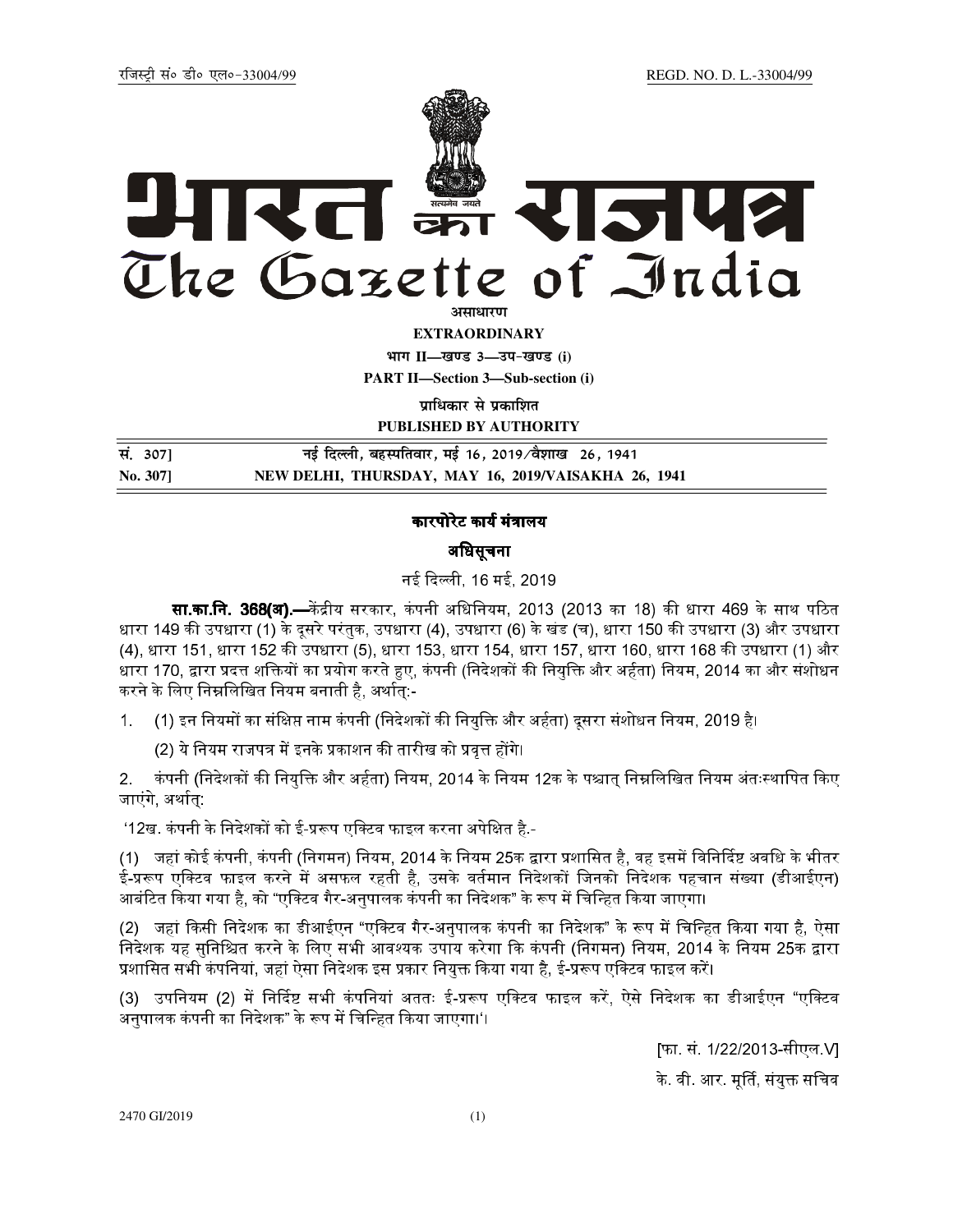**टिप्पण :** मूल अधिसूचना भारत के राजपत्र, असाधारण, भाग II, खंड 3, उप-खंड (i) में तारीख 31 मार्च, 2014 की अधिसचना संख्या सा.का.नि. 259(अ) द्वारा प्रकाशित की गई थी और निम्नलिखित अधिसचनाओं द्वारा पश्चातवर्ती संशोधन किए गए -

| क्र सं          | अधिसूचना संख्या | अधिसूचना की तारीख |
|-----------------|-----------------|-------------------|
| $\mathbf 1$     | सा का नि 671(अ) | 18 09 2014        |
| 2 <sub>1</sub>  | सा का नि 42(अ)  | 19 01 2015        |
| 3 <sub>1</sub>  | सा का नि 839(अ) | 05 07 2017        |
| 4               | सा का नि 51(अ)  | 22 01 2018        |
| 5.              | सा का नि 431(अ) | 07 05 2018        |
| 6.              | सा का नि 558(अ) | 12 06 2018        |
| 7 <sup>1</sup>  | सा का नि 615(अ) | 05 07 2018        |
| 8.              | सा का नि 798(अ) | 21 08 2018        |
| 9.              | सा का नि 904(अ) | 20 09 20 18       |
| 10 <sub>1</sub> | सा का नि 339(अ) | 30 04 2019        |

## **MINISTRY OF CORPORATE AFFAIRS NOTIFICATION**

#### New Delhi, the 16th May, 2019

**G.S.R. 368(E).—**In exercise of the powers conferred by the second proviso to sub-section (1), subsection (4), clause (f) of sub-section (6) of section 149, sub-sections (3) and (4) of section 150, section 151, sub-section (5) of section 152, section 153, section 154, section 157, section 160, sub-section (1) of section 168 and section 170 read with section 469 of the Companies Act, 2013 (18 of 2013), the Central Government hereby makes the following rules further to amend the Companies (Appointment and Qualification of Directors) Rules, 2014, namely:—

1. (1) These rules may be called the Companies (Appointment and Qualification of Directors) Second Amendment Rules, 2019.

(2) They shall come into force on the date of their publication in the Official Gazette.

2. In the Companies (Appointment and Qualification of Directors) Rules, 2014, after rule 12A, the following rule shall be inserted, namely:-

**'12B. Directors of company required to file e-form ACTIVE.-** (1) Where a company governed by Rule 25A of the Companies (Incorporation) Rules, 2014, fails to file the e-form ACTIVE within the period specified therein, the Director Identification Number (DIN) allotted to its existing directors, shall be marked as "Director of ACTIVE non-compliant company".

(2) Where the DIN of a director has been marked as "Director of ACTIVE non-compliant company", such director shall take all necessary steps to ensure that all companies governed by rule 25A of the Companies (Incorporation) Rules, 2014, where such director has been so appointed, file e-form ACTIVE.

(3) After all the companies referred to in sub-rule (2) file the e-form ACTIVE, the DIN of such director shall be marked as "Director of ACTIVE compliant company".'.

> [F. No. 1/22/2013-CL-V] K. V. R. MURTY, Jt. Secy.